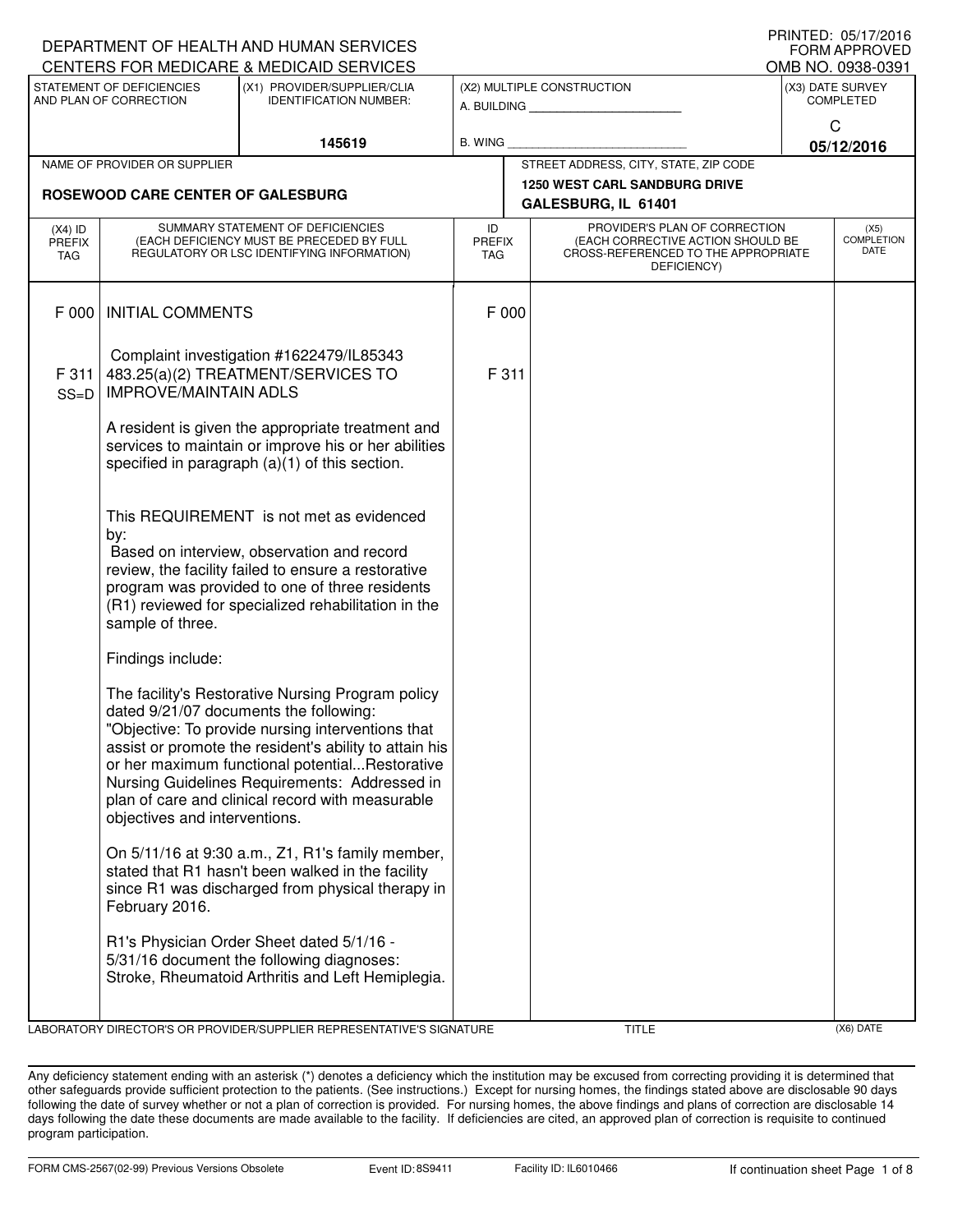|                                   |                                                                                                                                                                                                             | DEPARTMENT OF HEALTH AND HUMAN SERVICES                                                                                                                                                                                                                                                                                                                                                                                                                                                                                                                                                                                                                                                                                                                                                                                                                                                                                                                                                                                                                                                                                                                                                                                                                                                                                                                                                                                                                                                                                                                                                 |                |                                                                                                                                                         |                                                             |                                       | I I III I I LU. VJ/I I / LV I V<br><b>FORM APPROVED</b> |  |
|-----------------------------------|-------------------------------------------------------------------------------------------------------------------------------------------------------------------------------------------------------------|-----------------------------------------------------------------------------------------------------------------------------------------------------------------------------------------------------------------------------------------------------------------------------------------------------------------------------------------------------------------------------------------------------------------------------------------------------------------------------------------------------------------------------------------------------------------------------------------------------------------------------------------------------------------------------------------------------------------------------------------------------------------------------------------------------------------------------------------------------------------------------------------------------------------------------------------------------------------------------------------------------------------------------------------------------------------------------------------------------------------------------------------------------------------------------------------------------------------------------------------------------------------------------------------------------------------------------------------------------------------------------------------------------------------------------------------------------------------------------------------------------------------------------------------------------------------------------------------|----------------|---------------------------------------------------------------------------------------------------------------------------------------------------------|-------------------------------------------------------------|---------------------------------------|---------------------------------------------------------|--|
|                                   | STATEMENT OF DEFICIENCIES                                                                                                                                                                                   | CENTERS FOR MEDICARE & MEDICAID SERVICES<br>(X1) PROVIDER/SUPPLIER/CLIA                                                                                                                                                                                                                                                                                                                                                                                                                                                                                                                                                                                                                                                                                                                                                                                                                                                                                                                                                                                                                                                                                                                                                                                                                                                                                                                                                                                                                                                                                                                 |                |                                                                                                                                                         | (X2) MULTIPLE CONSTRUCTION                                  | OMB NO. 0938-0391<br>(X3) DATE SURVEY |                                                         |  |
|                                   | AND PLAN OF CORRECTION                                                                                                                                                                                      | <b>IDENTIFICATION NUMBER:</b>                                                                                                                                                                                                                                                                                                                                                                                                                                                                                                                                                                                                                                                                                                                                                                                                                                                                                                                                                                                                                                                                                                                                                                                                                                                                                                                                                                                                                                                                                                                                                           |                |                                                                                                                                                         | A. BUILDING <b>A.</b> BUILDING                              | <b>COMPLETED</b>                      |                                                         |  |
|                                   |                                                                                                                                                                                                             |                                                                                                                                                                                                                                                                                                                                                                                                                                                                                                                                                                                                                                                                                                                                                                                                                                                                                                                                                                                                                                                                                                                                                                                                                                                                                                                                                                                                                                                                                                                                                                                         |                |                                                                                                                                                         |                                                             | C                                     |                                                         |  |
|                                   |                                                                                                                                                                                                             | 145619                                                                                                                                                                                                                                                                                                                                                                                                                                                                                                                                                                                                                                                                                                                                                                                                                                                                                                                                                                                                                                                                                                                                                                                                                                                                                                                                                                                                                                                                                                                                                                                  | <b>B. WING</b> |                                                                                                                                                         |                                                             |                                       | 05/12/2016                                              |  |
|                                   | NAME OF PROVIDER OR SUPPLIER                                                                                                                                                                                |                                                                                                                                                                                                                                                                                                                                                                                                                                                                                                                                                                                                                                                                                                                                                                                                                                                                                                                                                                                                                                                                                                                                                                                                                                                                                                                                                                                                                                                                                                                                                                                         |                |                                                                                                                                                         | STREET ADDRESS, CITY, STATE, ZIP CODE                       |                                       |                                                         |  |
|                                   | ROSEWOOD CARE CENTER OF GALESBURG                                                                                                                                                                           |                                                                                                                                                                                                                                                                                                                                                                                                                                                                                                                                                                                                                                                                                                                                                                                                                                                                                                                                                                                                                                                                                                                                                                                                                                                                                                                                                                                                                                                                                                                                                                                         |                |                                                                                                                                                         | <b>1250 WEST CARL SANDBURG DRIVE</b><br>GALESBURG, IL 61401 |                                       |                                                         |  |
| $(X4)$ ID<br><b>PREFIX</b><br>TAG | SUMMARY STATEMENT OF DEFICIENCIES<br>(EACH DEFICIENCY MUST BE PRECEDED BY FULL<br>REGULATORY OR LSC IDENTIFYING INFORMATION)                                                                                |                                                                                                                                                                                                                                                                                                                                                                                                                                                                                                                                                                                                                                                                                                                                                                                                                                                                                                                                                                                                                                                                                                                                                                                                                                                                                                                                                                                                                                                                                                                                                                                         | ID             | PROVIDER'S PLAN OF CORRECTION<br>(EACH CORRECTIVE ACTION SHOULD BE<br><b>PREFIX</b><br>CROSS-REFERENCED TO THE APPROPRIATE<br><b>TAG</b><br>DEFICIENCY) |                                                             |                                       | (X5)<br><b>COMPLETION</b><br>DATE                       |  |
| F 311                             | Continued From page 1<br>walked daily. Once skilled therapy is<br>once (R1) maxed out and therapy was<br>discharged from therapy.<br>physical therapy discharge note.<br>therapy on 2/19/16 and Z3 made the | On 5/11/16 at 10:43 a.m., E5, Licensed Practical<br>Nurse/Care Plan Coordinator, stated that R1 had<br>a case manager while R1 was receiving therapy<br>covered by Medicare, and once R1 reached<br>maximum potential, R1 transitioned over to E5.<br>E5 stated, "Once (R1) maxed out on therapy, no<br>restorative program was initiated. He wasn't<br>discontinued, the therapy department will<br>approach (E4, Restorative Nurse) with<br>recommendations. This didn't happen for (R1)."<br>On 5/11/16 at 10:52 a.m., E4, Restorative Nurse,<br>stated that R1 received physical therapy,<br>occupational therapy and speech therapy at the<br>facility following R1 having a stroke. E4 stated<br>R1 was discharged from therapy at the facility<br>approximately 3 months ago. E4 then stated that<br>R1 was never placed on a restorative program at<br>the facility following completion of therapy<br>because, "It was never communicated to me<br>discontinued." E4 then stated that R1 would have<br>benefited from restorative care after R1 was<br>On 5/11/16 at 11:10 a.m., Z2, Physical Therapy<br>Assistant, stated R1 received skilled therapy after<br>having a stroke and was discharged from skilled<br>therapy on 2/19/16. Z2 then stated R1 was not<br>placed on a restorative program for walking,<br>although it was noted in Z3's, Physical Therapist,<br>On 5/11/16 at 2:17 p.m., Z3, Physical Therapist,<br>stated that R1 was discharged from skilled<br>recommendation for a restorative program to be<br>initiated on R1. Z3 stated, "The expectation was |                | F 311                                                                                                                                                   |                                                             |                                       |                                                         |  |

FORM CMS-2567(02-99) Previous Versions Obsolete **8th Event ID: 8S9411** Facility ID: IL6010466 If continuation sheet Page 2 of 8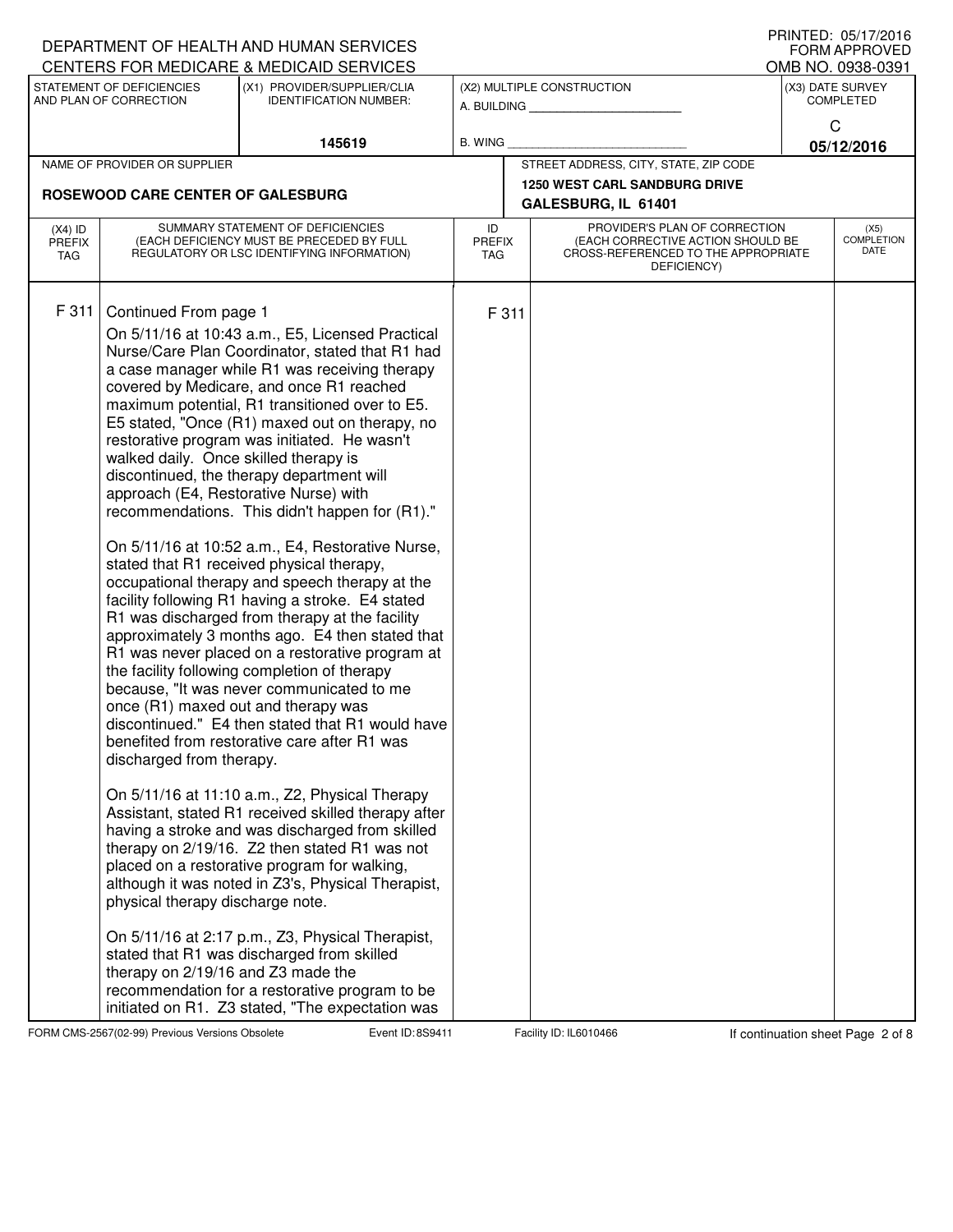| STATEMENT OF DEFICIENCIES<br>(X3) DATE SURVEY<br>(X1) PROVIDER/SUPPLIER/CLIA<br>(X2) MULTIPLE CONSTRUCTION<br>AND PLAN OF CORRECTION<br><b>IDENTIFICATION NUMBER:</b><br><b>COMPLETED</b><br>A. BUILDING<br>C<br><b>B. WING</b><br>145619<br>05/12/2016<br>STREET ADDRESS, CITY, STATE, ZIP CODE<br>NAME OF PROVIDER OR SUPPLIER<br><b>1250 WEST CARL SANDBURG DRIVE</b><br>ROSEWOOD CARE CENTER OF GALESBURG<br>GALESBURG, IL 61401<br>PROVIDER'S PLAN OF CORRECTION<br>SUMMARY STATEMENT OF DEFICIENCIES<br>ID<br>(X5)<br>$(X4)$ ID<br>(EACH DEFICIENCY MUST BE PRECEDED BY FULL<br>(EACH CORRECTIVE ACTION SHOULD BE<br><b>PREFIX</b><br><b>PREFIX</b><br>DATE<br>REGULATORY OR LSC IDENTIFYING INFORMATION)<br>CROSS-REFERENCED TO THE APPROPRIATE<br>TAG<br>TAG<br>DEFICIENCY)<br>F 311<br>Continued From page 2<br>F 311<br>that restorative was to be completed (on R1) for<br>walking, transfers and bed mobility and it hasn't<br>been done. (R1) has declined from not walking.<br>On 2/19/16, (R1) was able to walk approximately<br>75 feet with minimal assistance. I (Z3) just<br>finished walking with (R1) and (R1) can now walk<br>20 feet with moderate assistance. (R1) now<br>requires moderate assistance for transfers, but<br>(R1) used to require minimal assistance for<br>transfers on 2/19/16. (R1) also used to be able to<br>elevate (R1's) left shoulder at (R1's) time of<br>discharge from skilled therapy on 2/19/16, and<br>(R1) is unable to now."<br>R1's Physical Therapy Discharge Summary dated<br>2/19/16 documents the following: "(R1)<br>discharged to reside in facility. Prognosis to<br>maintain current level of functioning is good with<br>consistent staff follow throughDischarge<br>Recommendations: Home exercise program, 24<br>hour care and assistive device for safe functional<br>mobility. Restorative Nursing Program/Functional<br>Maintenance Program: To facilitate patient<br>maintaining current level of performance and in<br>order to prevent decline, development and<br>instruction in the following Restorative Nursing<br>Programs have been completed with the<br>interdisciplinary team: transfers, bed mobility and<br>ambulation." This same form indicates R1 was<br>able to ambulate 21 - 50 feet at R1's baseline<br>evaluation on 12/28/15 and R1 was able to<br>ambulate 86 - 119 feet with adequate toe<br>clearance and even step length and R1 required<br>minimal assist with transfers when discharged<br>from therapy on 2/19/16.<br>R1's Physical Therapy Evaluation & Plan of |                                          |  | DEPARTMENT OF HEALTH AND HUMAN SERVICES |  | $F \cap \mathbb{N}$ i $E \cup \ldots \cup \cup \cup \cup \cup \cup \cup \cup \cup$<br><b>FORM APPROVED</b> |                   |
|------------------------------------------------------------------------------------------------------------------------------------------------------------------------------------------------------------------------------------------------------------------------------------------------------------------------------------------------------------------------------------------------------------------------------------------------------------------------------------------------------------------------------------------------------------------------------------------------------------------------------------------------------------------------------------------------------------------------------------------------------------------------------------------------------------------------------------------------------------------------------------------------------------------------------------------------------------------------------------------------------------------------------------------------------------------------------------------------------------------------------------------------------------------------------------------------------------------------------------------------------------------------------------------------------------------------------------------------------------------------------------------------------------------------------------------------------------------------------------------------------------------------------------------------------------------------------------------------------------------------------------------------------------------------------------------------------------------------------------------------------------------------------------------------------------------------------------------------------------------------------------------------------------------------------------------------------------------------------------------------------------------------------------------------------------------------------------------------------------------------------------------------------------------------------------------------------------------------------------------------------------------------------------------------------------------------------------------------------------------------------------------------------------------------------------------------------------------------------------------------------------------------------------------------------------------------|------------------------------------------|--|-----------------------------------------|--|------------------------------------------------------------------------------------------------------------|-------------------|
|                                                                                                                                                                                                                                                                                                                                                                                                                                                                                                                                                                                                                                                                                                                                                                                                                                                                                                                                                                                                                                                                                                                                                                                                                                                                                                                                                                                                                                                                                                                                                                                                                                                                                                                                                                                                                                                                                                                                                                                                                                                                                                                                                                                                                                                                                                                                                                                                                                                                                                                                                                        | CENTERS FOR MEDICARE & MEDICAID SERVICES |  |                                         |  | OMB NO. 0938-0391                                                                                          |                   |
|                                                                                                                                                                                                                                                                                                                                                                                                                                                                                                                                                                                                                                                                                                                                                                                                                                                                                                                                                                                                                                                                                                                                                                                                                                                                                                                                                                                                                                                                                                                                                                                                                                                                                                                                                                                                                                                                                                                                                                                                                                                                                                                                                                                                                                                                                                                                                                                                                                                                                                                                                                        |                                          |  |                                         |  |                                                                                                            |                   |
|                                                                                                                                                                                                                                                                                                                                                                                                                                                                                                                                                                                                                                                                                                                                                                                                                                                                                                                                                                                                                                                                                                                                                                                                                                                                                                                                                                                                                                                                                                                                                                                                                                                                                                                                                                                                                                                                                                                                                                                                                                                                                                                                                                                                                                                                                                                                                                                                                                                                                                                                                                        |                                          |  |                                         |  |                                                                                                            |                   |
|                                                                                                                                                                                                                                                                                                                                                                                                                                                                                                                                                                                                                                                                                                                                                                                                                                                                                                                                                                                                                                                                                                                                                                                                                                                                                                                                                                                                                                                                                                                                                                                                                                                                                                                                                                                                                                                                                                                                                                                                                                                                                                                                                                                                                                                                                                                                                                                                                                                                                                                                                                        |                                          |  |                                         |  |                                                                                                            |                   |
|                                                                                                                                                                                                                                                                                                                                                                                                                                                                                                                                                                                                                                                                                                                                                                                                                                                                                                                                                                                                                                                                                                                                                                                                                                                                                                                                                                                                                                                                                                                                                                                                                                                                                                                                                                                                                                                                                                                                                                                                                                                                                                                                                                                                                                                                                                                                                                                                                                                                                                                                                                        |                                          |  |                                         |  |                                                                                                            |                   |
|                                                                                                                                                                                                                                                                                                                                                                                                                                                                                                                                                                                                                                                                                                                                                                                                                                                                                                                                                                                                                                                                                                                                                                                                                                                                                                                                                                                                                                                                                                                                                                                                                                                                                                                                                                                                                                                                                                                                                                                                                                                                                                                                                                                                                                                                                                                                                                                                                                                                                                                                                                        |                                          |  |                                         |  |                                                                                                            | <b>COMPLETION</b> |
| Treatment dated 5/11/16 indicates R1 was<br>evaluated by Z3, Physical Therapist on 5/11/16                                                                                                                                                                                                                                                                                                                                                                                                                                                                                                                                                                                                                                                                                                                                                                                                                                                                                                                                                                                                                                                                                                                                                                                                                                                                                                                                                                                                                                                                                                                                                                                                                                                                                                                                                                                                                                                                                                                                                                                                                                                                                                                                                                                                                                                                                                                                                                                                                                                                             |                                          |  |                                         |  |                                                                                                            |                   |

FORM CMS-2567(02-99) Previous Versions Obsolete **8th Event ID: 8S9411** Facility ID: IL6010466 If continuation sheet Page 3 of 8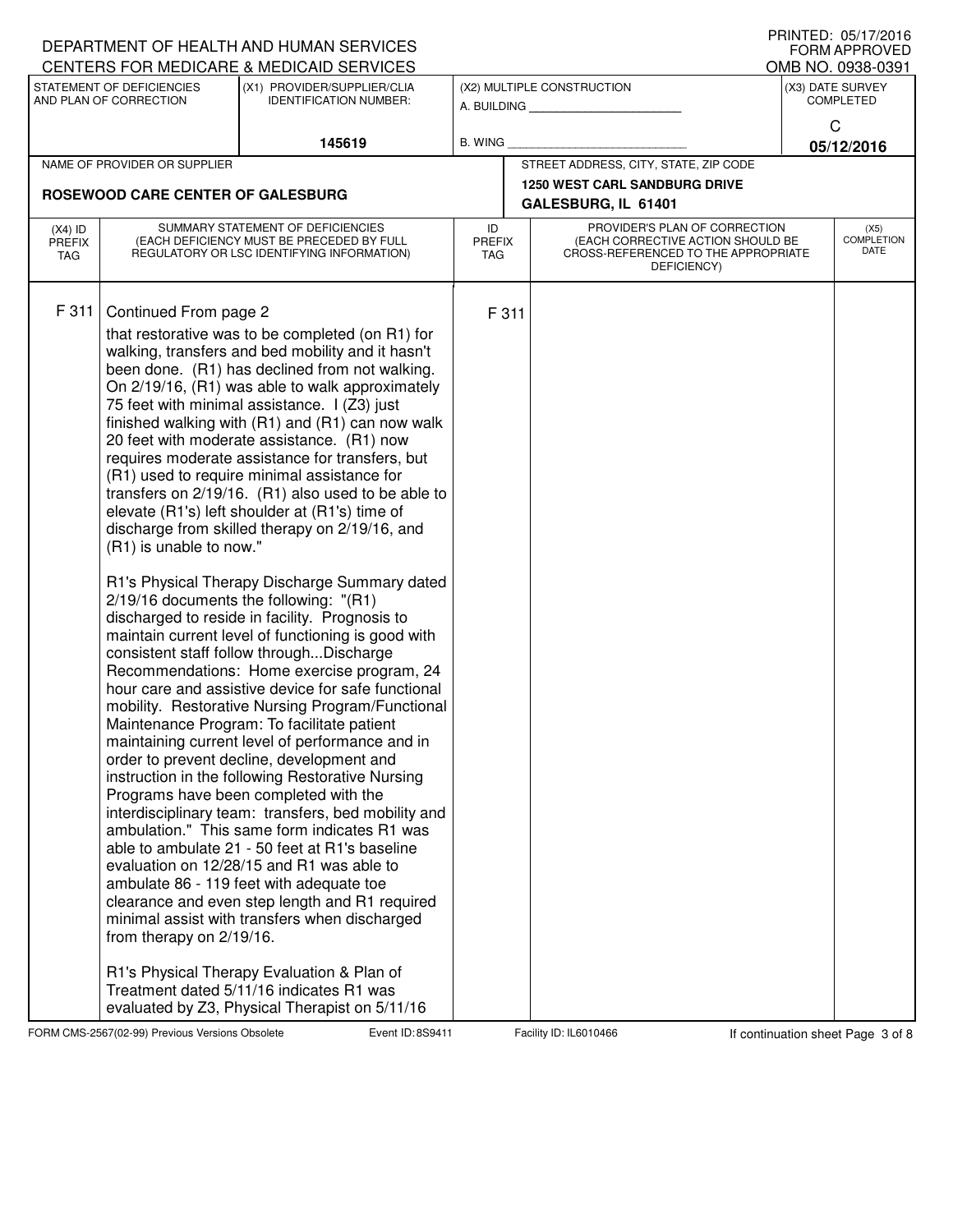| CENTERS FOR MEDICARE & MEDICAID SERVICES<br>STATEMENT OF DEFICIENCIES<br>(X1) PROVIDER/SUPPLIER/CLIA<br>(X2) MULTIPLE CONSTRUCTION<br>AND PLAN OF CORRECTION<br><b>IDENTIFICATION NUMBER:</b><br>A. BUILDING                                                                                                                                                                                                                                                                                                                                                                                                                                                                                                                                                                                                                                                                                                                                                                                                                                                                                                                                                                                                                                                                                                                                                                                                                                                                                                                                                                                                                  |                                                                                                                          | OMB NO. 0938-0391<br>(X3) DATE SURVEY |  |
|-------------------------------------------------------------------------------------------------------------------------------------------------------------------------------------------------------------------------------------------------------------------------------------------------------------------------------------------------------------------------------------------------------------------------------------------------------------------------------------------------------------------------------------------------------------------------------------------------------------------------------------------------------------------------------------------------------------------------------------------------------------------------------------------------------------------------------------------------------------------------------------------------------------------------------------------------------------------------------------------------------------------------------------------------------------------------------------------------------------------------------------------------------------------------------------------------------------------------------------------------------------------------------------------------------------------------------------------------------------------------------------------------------------------------------------------------------------------------------------------------------------------------------------------------------------------------------------------------------------------------------|--------------------------------------------------------------------------------------------------------------------------|---------------------------------------|--|
|                                                                                                                                                                                                                                                                                                                                                                                                                                                                                                                                                                                                                                                                                                                                                                                                                                                                                                                                                                                                                                                                                                                                                                                                                                                                                                                                                                                                                                                                                                                                                                                                                               |                                                                                                                          | <b>COMPLETED</b>                      |  |
| <b>B. WING</b><br>145619                                                                                                                                                                                                                                                                                                                                                                                                                                                                                                                                                                                                                                                                                                                                                                                                                                                                                                                                                                                                                                                                                                                                                                                                                                                                                                                                                                                                                                                                                                                                                                                                      |                                                                                                                          | C<br>05/12/2016                       |  |
| NAME OF PROVIDER OR SUPPLIER                                                                                                                                                                                                                                                                                                                                                                                                                                                                                                                                                                                                                                                                                                                                                                                                                                                                                                                                                                                                                                                                                                                                                                                                                                                                                                                                                                                                                                                                                                                                                                                                  | STREET ADDRESS, CITY, STATE, ZIP CODE                                                                                    |                                       |  |
| ROSEWOOD CARE CENTER OF GALESBURG                                                                                                                                                                                                                                                                                                                                                                                                                                                                                                                                                                                                                                                                                                                                                                                                                                                                                                                                                                                                                                                                                                                                                                                                                                                                                                                                                                                                                                                                                                                                                                                             | <b>1250 WEST CARL SANDBURG DRIVE</b>                                                                                     |                                       |  |
|                                                                                                                                                                                                                                                                                                                                                                                                                                                                                                                                                                                                                                                                                                                                                                                                                                                                                                                                                                                                                                                                                                                                                                                                                                                                                                                                                                                                                                                                                                                                                                                                                               | GALESBURG, IL 61401                                                                                                      |                                       |  |
| SUMMARY STATEMENT OF DEFICIENCIES<br>ID<br>$(X4)$ ID<br>(EACH DEFICIENCY MUST BE PRECEDED BY FULL<br><b>PREFIX</b><br><b>PREFIX</b><br>REGULATORY OR LSC IDENTIFYING INFORMATION)<br>TAG<br>TAG                                                                                                                                                                                                                                                                                                                                                                                                                                                                                                                                                                                                                                                                                                                                                                                                                                                                                                                                                                                                                                                                                                                                                                                                                                                                                                                                                                                                                               | PROVIDER'S PLAN OF CORRECTION<br>(EACH CORRECTIVE ACTION SHOULD BE<br>CROSS-REFERENCED TO THE APPROPRIATE<br>DEFICIENCY) |                                       |  |
| F 311<br>Continued From page 3<br>F 311<br>and documents that R1 requires moderate<br>assistance with transfers and R1 was able to<br>ambulate 21 - 50 feet with inadequate toe<br>clearance and discontinuous steps.<br>On 5/11/16 at 2:25 p.m., R1 was sitting in a<br>wheelchair. A lap tray was in place supporting<br>R1's left arm. R1 was wearing knee-high support<br>stockings and a left lower leg support brace. R1<br>stated that R1 has not been walked at the facility<br>since R1 was discharged from skilled therapy<br>some time in February 2016. R1 stated would<br>like to receive restorative care. R1 pointed to<br>R1's left arm and stated, "I used to be able to<br>raise my arm and hold it up. I can't now. I just<br>don't want to sit here in this chair and waste<br>away."<br>R1's current care plan, Minimum Data Set dated<br>3/2/16 has no documentation of any restorative<br>care being provided.<br>483.65 INFECTION CONTROL, PREVENT<br>F 441<br>F 441<br><b>SPREAD, LINENS</b><br>$SS=E$<br>The facility must establish and maintain an<br>Infection Control Program designed to provide a<br>safe, sanitary and comfortable environment and<br>to help prevent the development and transmission<br>of disease and infection.<br>(a) Infection Control Program<br>The facility must establish an Infection Control<br>Program under which it -<br>(1) Investigates, controls, and prevents infections<br>in the facility;<br>(2) Decides what procedures, such as isolation,<br>should be applied to an individual resident; and<br>(3) Maintains a record of incidents and corrective |                                                                                                                          |                                       |  |

FORM CMS-2567(02-99) Previous Versions Obsolete **8th Event ID: 8S9411** Facility ID: IL6010466 If continuation sheet Page 4 of 8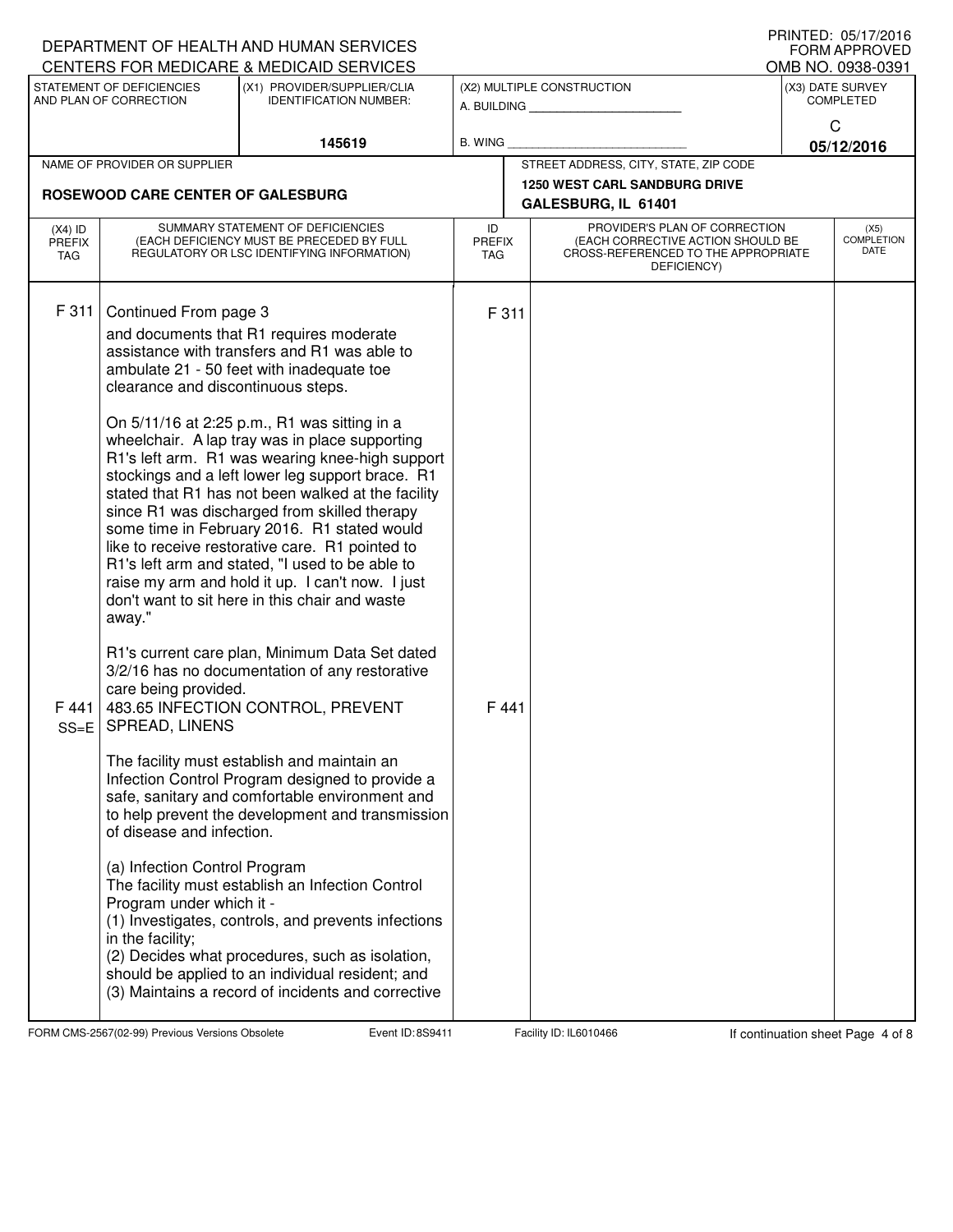|                              |                                                                                         | DEPARTMENT OF HEALTH AND HUMAN SERVICES<br>CENTERS FOR MEDICARE & MEDICAID SERVICES                        |                                                                                                         |  |                                       |                           | PRINTED: 05/17/2016<br><b>FORM APPROVED</b> |  |
|------------------------------|-----------------------------------------------------------------------------------------|------------------------------------------------------------------------------------------------------------|---------------------------------------------------------------------------------------------------------|--|---------------------------------------|---------------------------|---------------------------------------------|--|
|                              | STATEMENT OF DEFICIENCIES                                                               | (X1) PROVIDER/SUPPLIER/CLIA                                                                                |                                                                                                         |  | (X2) MULTIPLE CONSTRUCTION            |                           | OMB NO. 0938-0391<br>(X3) DATE SURVEY       |  |
|                              | AND PLAN OF CORRECTION                                                                  | <b>IDENTIFICATION NUMBER:</b>                                                                              |                                                                                                         |  |                                       | <b>COMPLETED</b>          |                                             |  |
|                              |                                                                                         |                                                                                                            |                                                                                                         |  |                                       |                           | C                                           |  |
|                              |                                                                                         | 145619                                                                                                     | <b>B. WING</b>                                                                                          |  | STREET ADDRESS, CITY, STATE, ZIP CODE |                           | 05/12/2016                                  |  |
| NAME OF PROVIDER OR SUPPLIER |                                                                                         |                                                                                                            |                                                                                                         |  | <b>1250 WEST CARL SANDBURG DRIVE</b>  |                           |                                             |  |
|                              | ROSEWOOD CARE CENTER OF GALESBURG                                                       |                                                                                                            |                                                                                                         |  | GALESBURG, IL 61401                   |                           |                                             |  |
| $(X4)$ ID                    | SUMMARY STATEMENT OF DEFICIENCIES                                                       |                                                                                                            | ID                                                                                                      |  | PROVIDER'S PLAN OF CORRECTION         |                           | (X5)                                        |  |
| <b>PREFIX</b><br>TAG         | (EACH DEFICIENCY MUST BE PRECEDED BY FULL<br>REGULATORY OR LSC IDENTIFYING INFORMATION) |                                                                                                            | <b>PREFIX</b><br>(EACH CORRECTIVE ACTION SHOULD BE<br>CROSS-REFERENCED TO THE APPROPRIATE<br><b>TAG</b> |  |                                       | <b>COMPLETION</b><br>DATE |                                             |  |
|                              |                                                                                         |                                                                                                            |                                                                                                         |  | DEFICIENCY)                           |                           |                                             |  |
| F 441                        |                                                                                         |                                                                                                            |                                                                                                         |  |                                       |                           |                                             |  |
|                              | Continued From page 4<br>actions related to infections.                                 |                                                                                                            | F 441                                                                                                   |  |                                       |                           |                                             |  |
|                              |                                                                                         |                                                                                                            |                                                                                                         |  |                                       |                           |                                             |  |
|                              | (b) Preventing Spread of Infection                                                      |                                                                                                            |                                                                                                         |  |                                       |                           |                                             |  |
|                              |                                                                                         | (1) When the Infection Control Program<br>determines that a resident needs isolation to                    |                                                                                                         |  |                                       |                           |                                             |  |
|                              |                                                                                         | prevent the spread of infection, the facility must                                                         |                                                                                                         |  |                                       |                           |                                             |  |
|                              | isolate the resident.                                                                   |                                                                                                            |                                                                                                         |  |                                       |                           |                                             |  |
|                              |                                                                                         | (2) The facility must prohibit employees with a                                                            |                                                                                                         |  |                                       |                           |                                             |  |
|                              |                                                                                         | communicable disease or infected skin lesions<br>from direct contact with residents or their food, if      |                                                                                                         |  |                                       |                           |                                             |  |
|                              |                                                                                         | direct contact will transmit the disease.                                                                  |                                                                                                         |  |                                       |                           |                                             |  |
|                              |                                                                                         | (3) The facility must require staff to wash their                                                          |                                                                                                         |  |                                       |                           |                                             |  |
|                              |                                                                                         | hands after each direct resident contact for which<br>hand washing is indicated by accepted                |                                                                                                         |  |                                       |                           |                                             |  |
|                              | professional practice.                                                                  |                                                                                                            |                                                                                                         |  |                                       |                           |                                             |  |
|                              | (c) Linens                                                                              |                                                                                                            |                                                                                                         |  |                                       |                           |                                             |  |
|                              |                                                                                         | Personnel must handle, store, process and                                                                  |                                                                                                         |  |                                       |                           |                                             |  |
|                              | infection.                                                                              | transport linens so as to prevent the spread of                                                            |                                                                                                         |  |                                       |                           |                                             |  |
|                              |                                                                                         |                                                                                                            |                                                                                                         |  |                                       |                           |                                             |  |
|                              |                                                                                         |                                                                                                            |                                                                                                         |  |                                       |                           |                                             |  |
|                              |                                                                                         | This REQUIREMENT is not met as evidenced                                                                   |                                                                                                         |  |                                       |                           |                                             |  |
|                              | by:                                                                                     |                                                                                                            |                                                                                                         |  |                                       |                           |                                             |  |
|                              |                                                                                         | Based on interview, observation and record                                                                 |                                                                                                         |  |                                       |                           |                                             |  |
|                              |                                                                                         | review, the facility failed to ensure contact                                                              |                                                                                                         |  |                                       |                           |                                             |  |
|                              |                                                                                         | isolation precautions were followed and failed to<br>perform hand hygiene before and after range of        |                                                                                                         |  |                                       |                           |                                             |  |
|                              |                                                                                         | motion exercises for one of three residents (R2)                                                           |                                                                                                         |  |                                       |                           |                                             |  |
|                              |                                                                                         | reviewed for specialized rehabilitation in the                                                             |                                                                                                         |  |                                       |                           |                                             |  |
|                              |                                                                                         | sample of three. This failure has the potential to<br>affect all 33 residents who reside on the facility's |                                                                                                         |  |                                       |                           |                                             |  |
|                              |                                                                                         | 600, 700 and 800 halls (R1, R2, and R4-R34).                                                               |                                                                                                         |  |                                       |                           |                                             |  |
|                              | Findings include:                                                                       |                                                                                                            |                                                                                                         |  |                                       |                           |                                             |  |
|                              |                                                                                         | The facility's Infection Control Transmission                                                              |                                                                                                         |  |                                       |                           |                                             |  |
|                              |                                                                                         | Based Precautions policy dated 10/2013                                                                     |                                                                                                         |  |                                       |                           |                                             |  |

FORM CMS-2567(02-99) Previous Versions Obsolete **8. Event ID: 8S9411** Facility ID: IL6010466 If continuation sheet Page 5 of 8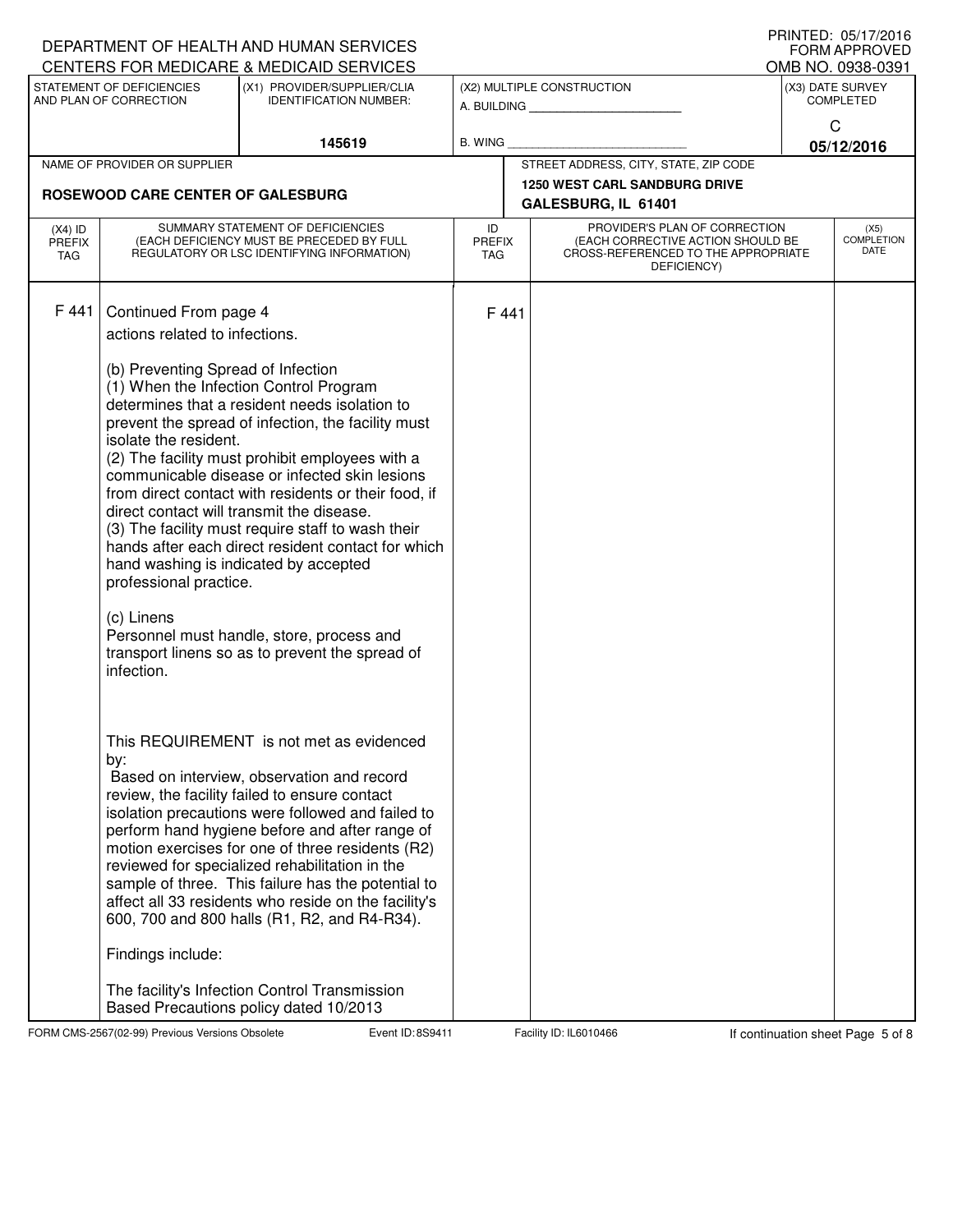|                                                                                                                                |                                                                                         | DEPARTMENT OF HEALTH AND HUMAN SERVICES                                                                 |                |                                                                                                                 |                                                             |                                       | FRINTED. U3/17/2010<br><b>FORM APPROVED</b> |  |
|--------------------------------------------------------------------------------------------------------------------------------|-----------------------------------------------------------------------------------------|---------------------------------------------------------------------------------------------------------|----------------|-----------------------------------------------------------------------------------------------------------------|-------------------------------------------------------------|---------------------------------------|---------------------------------------------|--|
| CENTERS FOR MEDICARE & MEDICAID SERVICES<br>STATEMENT OF DEFICIENCIES<br>(X1) PROVIDER/SUPPLIER/CLIA<br>AND PLAN OF CORRECTION |                                                                                         |                                                                                                         |                |                                                                                                                 | (X2) MULTIPLE CONSTRUCTION                                  | OMB NO. 0938-0391<br>(X3) DATE SURVEY |                                             |  |
|                                                                                                                                |                                                                                         | <b>IDENTIFICATION NUMBER:</b>                                                                           |                |                                                                                                                 | A. BUILDING <b>A.</b> BUILDING                              | <b>COMPLETED</b>                      |                                             |  |
|                                                                                                                                |                                                                                         | 145619                                                                                                  | <b>B. WING</b> |                                                                                                                 |                                                             |                                       | C<br>05/12/2016                             |  |
|                                                                                                                                | NAME OF PROVIDER OR SUPPLIER                                                            |                                                                                                         |                |                                                                                                                 | STREET ADDRESS, CITY, STATE, ZIP CODE                       |                                       |                                             |  |
|                                                                                                                                | ROSEWOOD CARE CENTER OF GALESBURG                                                       |                                                                                                         |                |                                                                                                                 | <b>1250 WEST CARL SANDBURG DRIVE</b><br>GALESBURG, IL 61401 |                                       |                                             |  |
| $(X4)$ ID                                                                                                                      | SUMMARY STATEMENT OF DEFICIENCIES                                                       |                                                                                                         | ID             |                                                                                                                 | PROVIDER'S PLAN OF CORRECTION                               | (X5)                                  |                                             |  |
| <b>PREFIX</b><br>TAG                                                                                                           | (EACH DEFICIENCY MUST BE PRECEDED BY FULL<br>REGULATORY OR LSC IDENTIFYING INFORMATION) |                                                                                                         |                | (EACH CORRECTIVE ACTION SHOULD BE<br><b>PREFIX</b><br>CROSS-REFERENCED TO THE APPROPRIATE<br>TAG<br>DEFICIENCY) |                                                             |                                       | <b>COMPLETION</b><br>DATE                   |  |
| F 441                                                                                                                          | Continued From page 5                                                                   |                                                                                                         | F 441          |                                                                                                                 |                                                             |                                       |                                             |  |
|                                                                                                                                |                                                                                         | documents the following: "Contact Precautions                                                           |                |                                                                                                                 |                                                             |                                       |                                             |  |
|                                                                                                                                |                                                                                         | will be used for residents known or suspected to                                                        |                |                                                                                                                 |                                                             |                                       |                                             |  |
|                                                                                                                                |                                                                                         | be infected with epidemiologically important<br>microorganisms that can be transmitted by direct        |                |                                                                                                                 |                                                             |                                       |                                             |  |
|                                                                                                                                |                                                                                         | contact with the resident or indirect contact with                                                      |                |                                                                                                                 |                                                             |                                       |                                             |  |
|                                                                                                                                |                                                                                         | contaminated environmental surfaces or resident<br>care items Wear gloves when entering the             |                |                                                                                                                 |                                                             |                                       |                                             |  |
|                                                                                                                                |                                                                                         | room. During the course of providing care for a                                                         |                |                                                                                                                 |                                                             |                                       |                                             |  |
|                                                                                                                                |                                                                                         | resident, change gloves after having contact with<br>infective material that may contain high           |                |                                                                                                                 |                                                             |                                       |                                             |  |
|                                                                                                                                |                                                                                         | concentration of microorganisms. Remove                                                                 |                |                                                                                                                 |                                                             |                                       |                                             |  |
|                                                                                                                                |                                                                                         | gloves before leaving the room and wash hands<br>immediatelyWear a gown when entering the               |                |                                                                                                                 |                                                             |                                       |                                             |  |
|                                                                                                                                |                                                                                         | room if you anticipate that your clothing will have                                                     |                |                                                                                                                 |                                                             |                                       |                                             |  |
|                                                                                                                                | surfaces"                                                                               | contact with the resident or environmental                                                              |                |                                                                                                                 |                                                             |                                       |                                             |  |
|                                                                                                                                |                                                                                         |                                                                                                         |                |                                                                                                                 |                                                             |                                       |                                             |  |
|                                                                                                                                |                                                                                         | The facility's Infection Control: Handwashing<br>policy dated 9/2014 documents the following:           |                |                                                                                                                 |                                                             |                                       |                                             |  |
|                                                                                                                                |                                                                                         | "Times to perform hand hygieneUpon entering                                                             |                |                                                                                                                 |                                                             |                                       |                                             |  |
|                                                                                                                                |                                                                                         | an isolation room and after leaving isolation room,                                                     |                |                                                                                                                 |                                                             |                                       |                                             |  |
|                                                                                                                                |                                                                                         | Before putting on gloves and after removing<br>glovesBefore and after providing resident                |                |                                                                                                                 |                                                             |                                       |                                             |  |
|                                                                                                                                |                                                                                         | careany direct contact with the residentAfter                                                           |                |                                                                                                                 |                                                             |                                       |                                             |  |
|                                                                                                                                | (Clostridium difficile, norovirus, etc.)                                                | contact with a resident with infectious diarrhea                                                        |                |                                                                                                                 |                                                             |                                       |                                             |  |
|                                                                                                                                |                                                                                         |                                                                                                         |                |                                                                                                                 |                                                             |                                       |                                             |  |
|                                                                                                                                |                                                                                         | R2's current Physician Order Sheet dated 5/1/16 -<br>5/31/16 documents the following order: "Contact"   |                |                                                                                                                 |                                                             |                                       |                                             |  |
|                                                                                                                                |                                                                                         | Precautions for C-diff (Clostridium difficile)."                                                        |                |                                                                                                                 |                                                             |                                       |                                             |  |
|                                                                                                                                |                                                                                         | R2's current care plan dated 4/22/16 documents                                                          |                |                                                                                                                 |                                                             |                                       |                                             |  |
|                                                                                                                                | Precautions for C-diff.                                                                 | that R2 currently requires Contact Isolation                                                            |                |                                                                                                                 |                                                             |                                       |                                             |  |
|                                                                                                                                |                                                                                         | On 5/11/16 at 11:52 a.m., a bright orange sign                                                          |                |                                                                                                                 |                                                             |                                       |                                             |  |
|                                                                                                                                |                                                                                         | was posted on R2's door instructing visitors to<br>report to the nurse's station prior to entering R2's |                |                                                                                                                 |                                                             |                                       |                                             |  |
|                                                                                                                                |                                                                                         | room. At that same time, R2 was sitting in a                                                            |                |                                                                                                                 |                                                             |                                       |                                             |  |

FORM CMS-2567(02-99) Previous Versions Obsolete **8. Event ID: 8S9411** Facility ID: IL6010466 If continuation sheet Page 6 of 8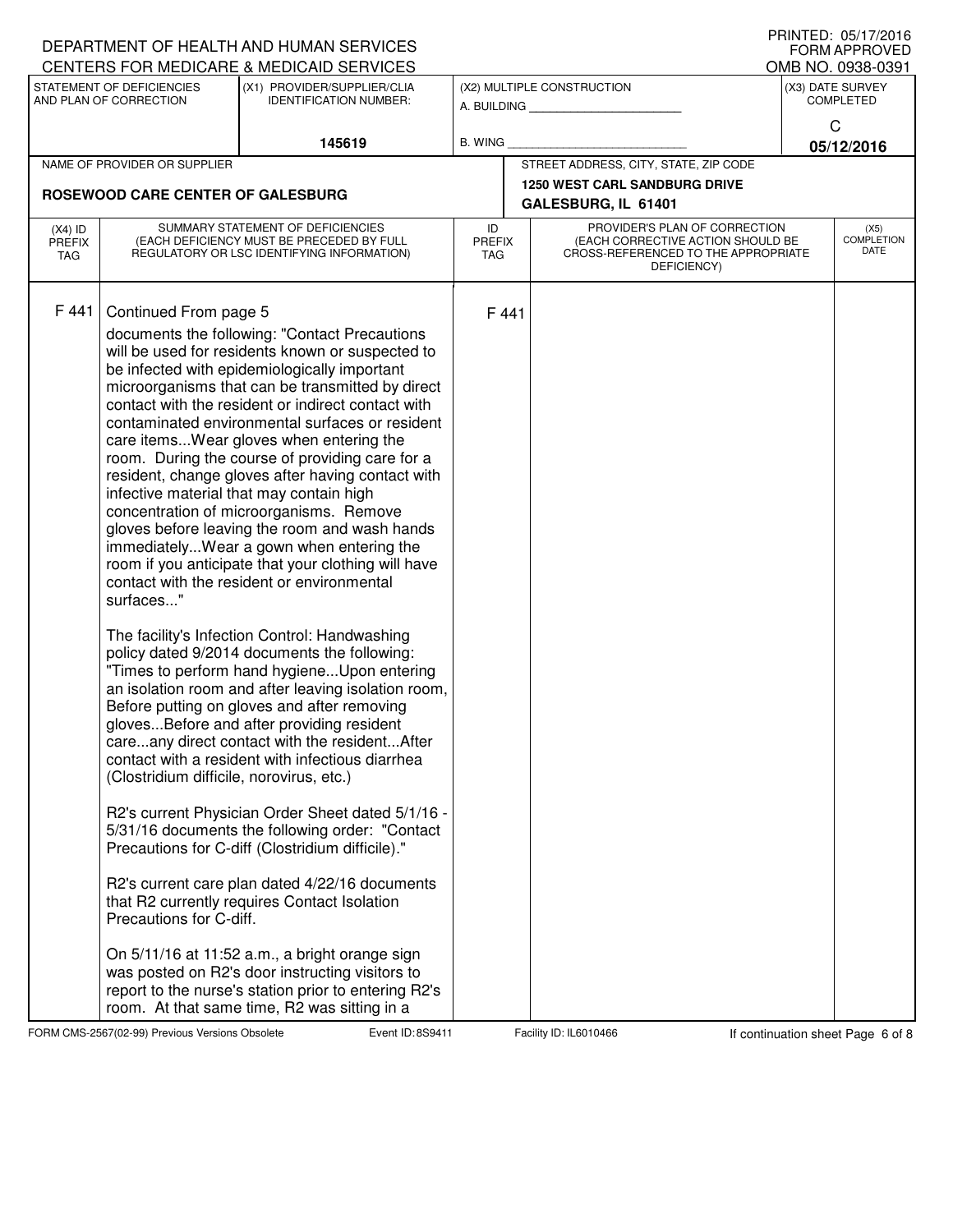| DEPARTMENT OF HEALTH AND HUMAN SERVICES                                                                                                                                                                                                                                                                                                                                                                                                                                                                                                                                                                                                                                                                                                                                                                                                                                                                                                                                                                                                                                                                                                                                                                                                                                                                                                                                                                                                                                                                                                         |                                                                                              |                                                                                                                                       |                                          |                                                                                                                                                   | $F \cap \mathbb{N}$ i $E \cup \ldots \cup \cup \cup \cup \cup \cup \cup \cup \cup$<br><b>FORM APPROVED</b> |  |
|-------------------------------------------------------------------------------------------------------------------------------------------------------------------------------------------------------------------------------------------------------------------------------------------------------------------------------------------------------------------------------------------------------------------------------------------------------------------------------------------------------------------------------------------------------------------------------------------------------------------------------------------------------------------------------------------------------------------------------------------------------------------------------------------------------------------------------------------------------------------------------------------------------------------------------------------------------------------------------------------------------------------------------------------------------------------------------------------------------------------------------------------------------------------------------------------------------------------------------------------------------------------------------------------------------------------------------------------------------------------------------------------------------------------------------------------------------------------------------------------------------------------------------------------------|----------------------------------------------------------------------------------------------|---------------------------------------------------------------------------------------------------------------------------------------|------------------------------------------|---------------------------------------------------------------------------------------------------------------------------------------------------|------------------------------------------------------------------------------------------------------------|--|
| (X1) PROVIDER/SUPPLIER/CLIA<br><b>IDENTIFICATION NUMBER:</b>                                                                                                                                                                                                                                                                                                                                                                                                                                                                                                                                                                                                                                                                                                                                                                                                                                                                                                                                                                                                                                                                                                                                                                                                                                                                                                                                                                                                                                                                                    |                                                                                              |                                                                                                                                       |                                          | (X3) DATE SURVEY<br><b>COMPLETED</b>                                                                                                              |                                                                                                            |  |
| 145619                                                                                                                                                                                                                                                                                                                                                                                                                                                                                                                                                                                                                                                                                                                                                                                                                                                                                                                                                                                                                                                                                                                                                                                                                                                                                                                                                                                                                                                                                                                                          |                                                                                              |                                                                                                                                       |                                          | C<br>05/12/2016                                                                                                                                   |                                                                                                            |  |
|                                                                                                                                                                                                                                                                                                                                                                                                                                                                                                                                                                                                                                                                                                                                                                                                                                                                                                                                                                                                                                                                                                                                                                                                                                                                                                                                                                                                                                                                                                                                                 |                                                                                              |                                                                                                                                       |                                          |                                                                                                                                                   |                                                                                                            |  |
| ROSEWOOD CARE CENTER OF GALESBURG                                                                                                                                                                                                                                                                                                                                                                                                                                                                                                                                                                                                                                                                                                                                                                                                                                                                                                                                                                                                                                                                                                                                                                                                                                                                                                                                                                                                                                                                                                               |                                                                                              |                                                                                                                                       |                                          |                                                                                                                                                   |                                                                                                            |  |
| SUMMARY STATEMENT OF DEFICIENCIES<br>$(X4)$ ID<br>(EACH DEFICIENCY MUST BE PRECEDED BY FULL<br><b>PREFIX</b><br>REGULATORY OR LSC IDENTIFYING INFORMATION)                                                                                                                                                                                                                                                                                                                                                                                                                                                                                                                                                                                                                                                                                                                                                                                                                                                                                                                                                                                                                                                                                                                                                                                                                                                                                                                                                                                      |                                                                                              | PROVIDER'S PLAN OF CORRECTION<br>ID<br>(EACH CORRECTIVE ACTION SHOULD BE<br>CROSS-REFERENCED TO THE APPROPRIATE<br>TAG<br>DEFICIENCY) |                                          |                                                                                                                                                   | (X5)<br><b>COMPLETION</b><br>DATE                                                                          |  |
| wheelchair in R2's room watching television and<br>stated, "I have C-diff. It's a communicable<br>On 5/11/16 at 2:38 p.m., E3, Certified Nursing<br>Assistant, entered R2's room to assist R2 with<br>range of motion exercises. E3 did not perform<br>hand hygiene or apply a gown and gloves prior to<br>entering R2's room. E3 then approached R2,<br>pulled back R2's blanket to uncover R2, grasped<br>R2's hands and feet and assisted R2 with range<br>of motion exercises. Once R2's exercises were<br>complete, E3 pulled R2's blanket up to cover R2,<br>adjusted R2's window curtains and exited R2's<br>room. E3 did not perform hand hygiene prior to<br>or after exiting R2's room.<br>On 5/11/16 at 2:41 p.m., E3 stated that R2 is<br>currently on Contact Isolation Precautions for<br>C-diff and E3 should have performed hand<br>hygiene, applied a gown and gloves before<br>entering R2's room, and performed hand hygiene<br>On 5/11/16 at 3:10 p.m., E2, Director of Nursing,<br>stated that facility staff is expected to apply a<br>gown and gloves prior to entering a resident's<br>room who is on contact isolation precautions. E2<br>also stated that facility staff is expected to follow<br>the facility's handwashing policy. E2 then stated<br>that on 5/11/16 E3 was assigned to care for the<br>residents residing in the facility's 600, 700 and<br>On 5/11/16 at 9:15 a.m., E1, Administrator,<br>provided a copy of the facility's current census.<br>The residents residing in the facility's 600, 700, |                                                                                              |                                                                                                                                       |                                          |                                                                                                                                                   |                                                                                                            |  |
|                                                                                                                                                                                                                                                                                                                                                                                                                                                                                                                                                                                                                                                                                                                                                                                                                                                                                                                                                                                                                                                                                                                                                                                                                                                                                                                                                                                                                                                                                                                                                 | CENTERS FOR MEDICARE & MEDICAID SERVICES<br>and 800 halls include the following: R1, R2, and |                                                                                                                                       | <b>B. WING</b><br><b>PREFIX</b><br>F 441 | (X2) MULTIPLE CONSTRUCTION<br>A. BUILDING<br>STREET ADDRESS, CITY, STATE, ZIP CODE<br><b>1250 WEST CARL SANDBURG DRIVE</b><br>GALESBURG, IL 61401 | OMB NO. 0938-0391                                                                                          |  |

FORM CMS-2567(02-99) Previous Versions Obsolete **8the Steam Event ID: 8S9411** Facility ID: IL6010466 If continuation sheet Page 7 of 8